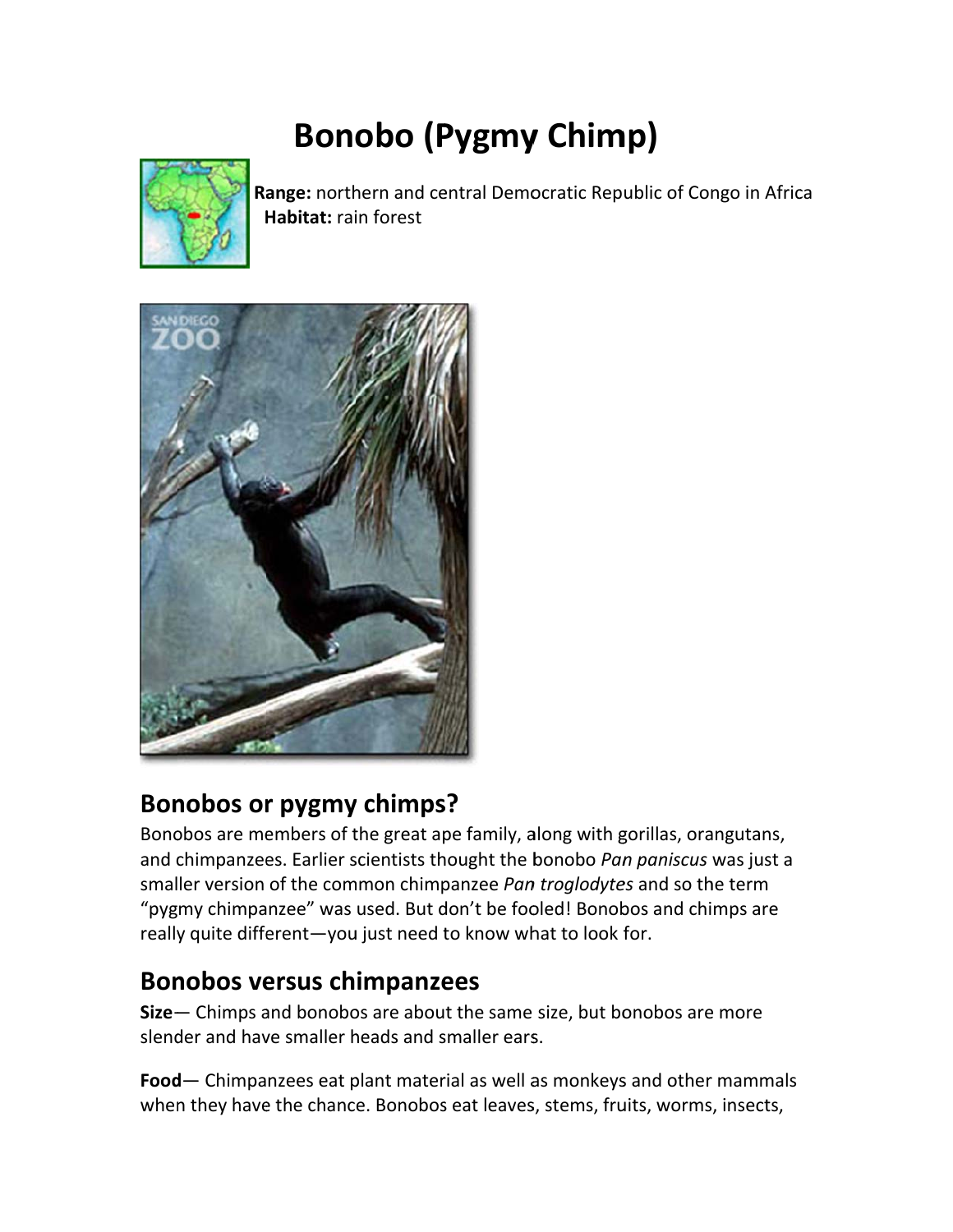and sometimes small fish.

**Location**— Bonobos are found only in a small part of one country in Africa, the Democratic Republic of Congo (formerly Zaire). The four subspecies of "common" chimps range from western to central Africa.

**Getting Along**— When trouble comes between common chimps, they often fight it out. They are also very protective of their territory and will kill chimps from another group, called a troop, if they try to move in. Bonobos don't seem to have established territories, and they tend to handle any squabbles or tension by using different sexual behaviors instead of aggression.**Looks**— Bonobos can walk upright more easily than common chimps can. They also keep their white rump patch for life, while the patch darkens with age in chimps. And bonobos have hair on their head that parts right down the middle!

#### **Ladies rule!**

In bonobo society, the females take charge and keep lifelong bonds with their sons. When a daughter is old enough, she must leave the troop and find another one to join. She will breed with all the males in the new group, and she gains permanent membership when she gives birth. Adult females form strong bonds with each other. The female‐led troops tend to be relatively peaceful, and bonobos seem to be sensitive to each other's needs.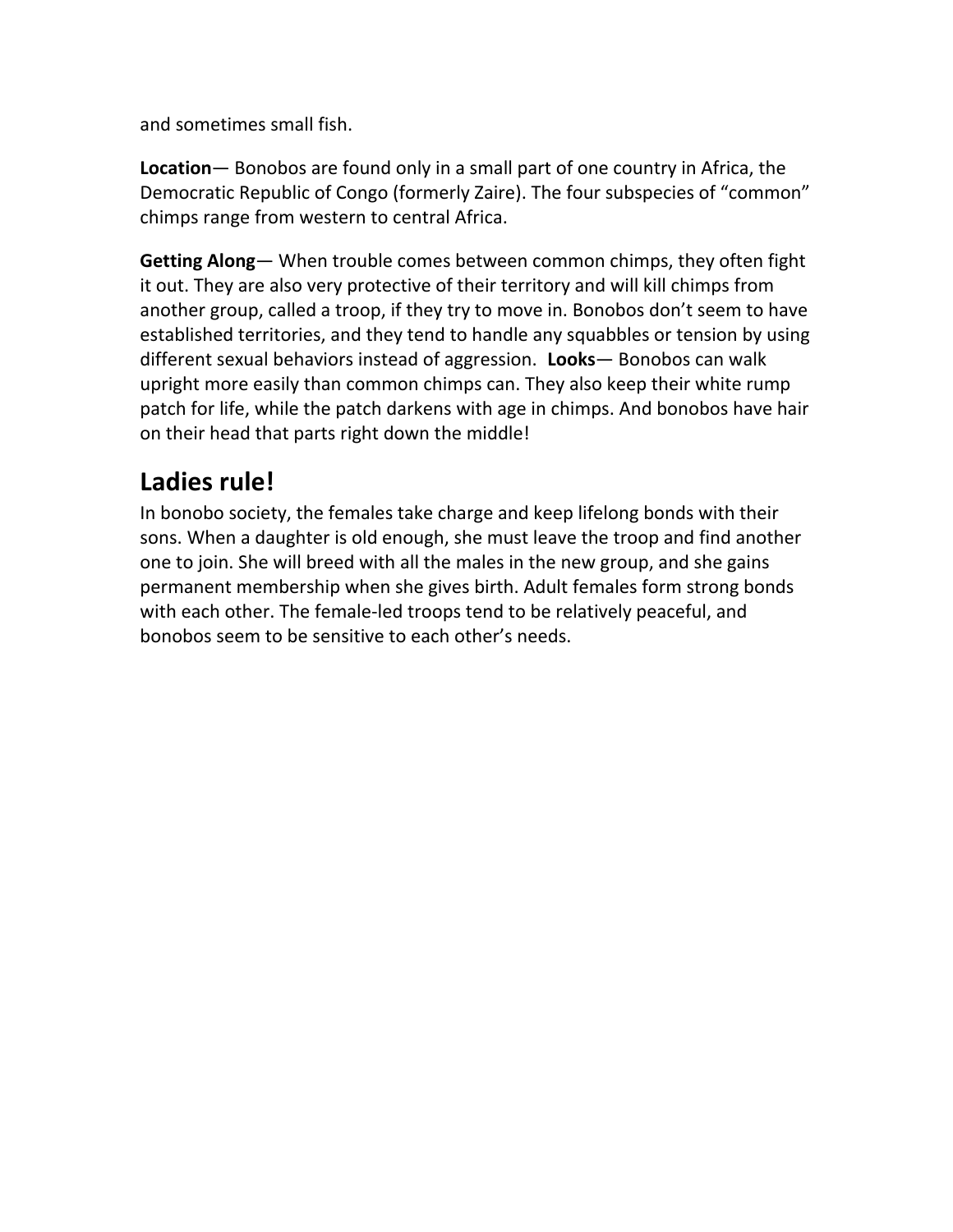

### **Baby** bonobos

Infants are born almost helpless and must be carried everywhere by their mothers for the first two years. A youngster stays close to its mother for several years while it grows and learns how to be a part of bonobo society. Bonobos use touch to give reassurance and comfort to each other. They form close touch to give reassurance and comfort to each other. They form close<br>relationships with other members of the troop, even after they are grown. Although bonobos can reach their sexual maturity at 6 to 8 years of age, the females don't usually have their first baby until they are about 13 years old. e<br>!st

#### **Play ytime**

Playing is a part of growing up, as the young bonobos gain independence and tes their skills against each other. The youngsters play some of the same games you might play, such as King of the Mountain, where one chimp parades around on top of a hill or rock while the others try to pull him or her down, and Blindman's Bluff, where young bonobos cover their eyes with their hands and run around chas ing each ot her!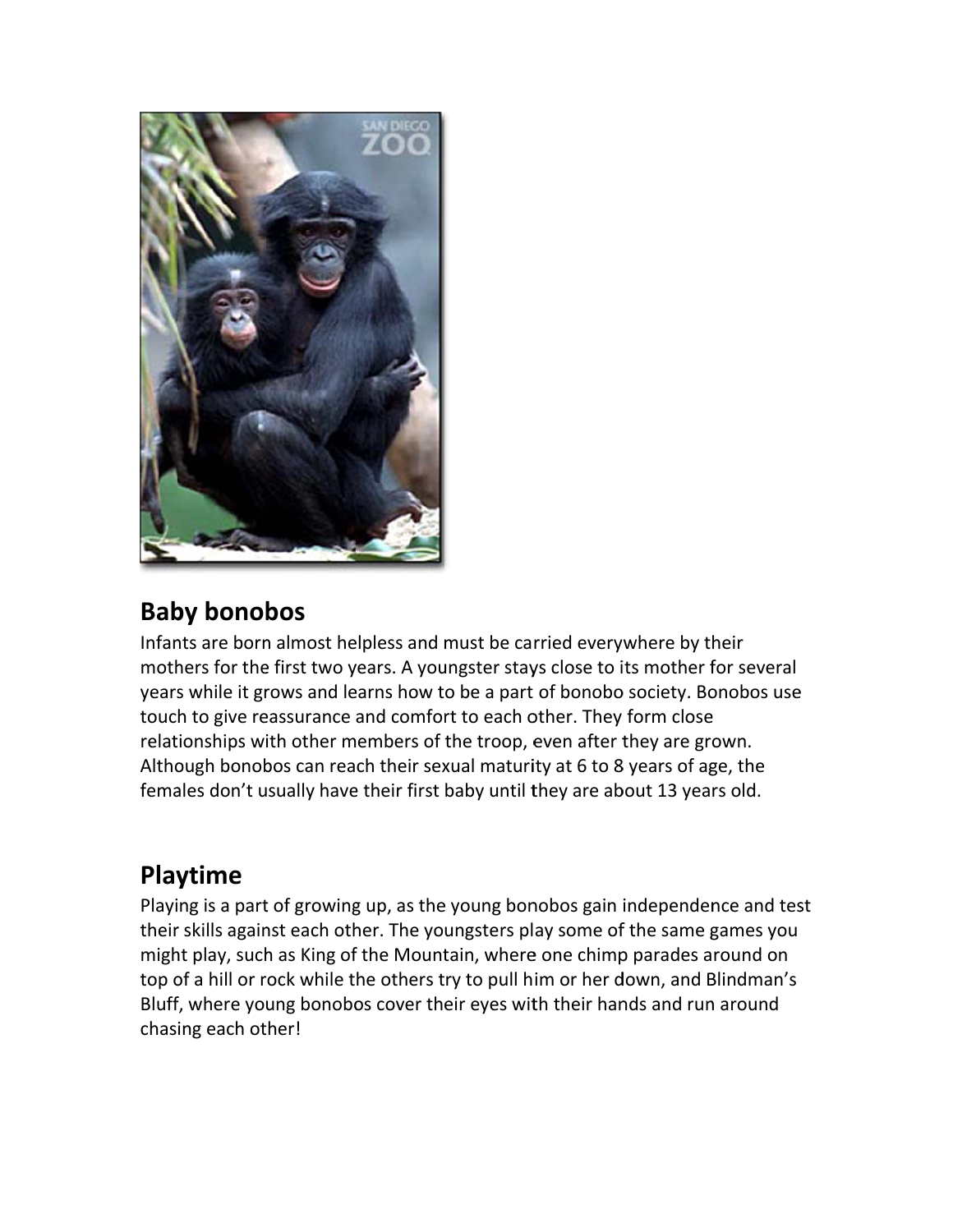## **Food for all**

Can you imagine living in an all-you-can-eat salad bar? When it comes to finding food, bonobos have it pretty easy in their rain forest home. They are nimble climbers and can swing from tree to tree searching for tasty fruit. Bonobos forage for food during the day in small groups, often sharing the food they've found, then gather together in larger groups to build their sleeping nests. These clever apes fish for termites with grass stems, gather honey with sticks, crack open nuts with rocks, and sponge water out of tree trunks with leaves. Bonobos also spend hours hunting for earthworms to snack on-a rain forest candy to them!

At the San Diego Zoo and the San Diego Zoo's Wild Animal Park, we feed the bonobos a variety of fruits and veggies: bananas, apples, oranges, grapes, turnips, carrots, yams, spinach, and broccoli, as well as leafy clippings from ficus, honeysuckle, hibiscus, and sugarcane, and leaf eater biscuits. For treats, they get popcorn, nuts, and seeds.



### Nests aren't just for the birds!

Bonobos use leaves and twigs to build sturdy nests in the forks of trees each evening. By all sleeping in the same area they can help each other look out for predators such as leopards and snakes. They can also keep track of each other. Adult bonobos sometimes share a nest, which is a unique behavior among the great apes.

## Who's the smartest of them all?

Some scientists believe that bonobos are the most intelligent of the primates (other than humans, of course!). Maybe that's because, genetically, bonobos are